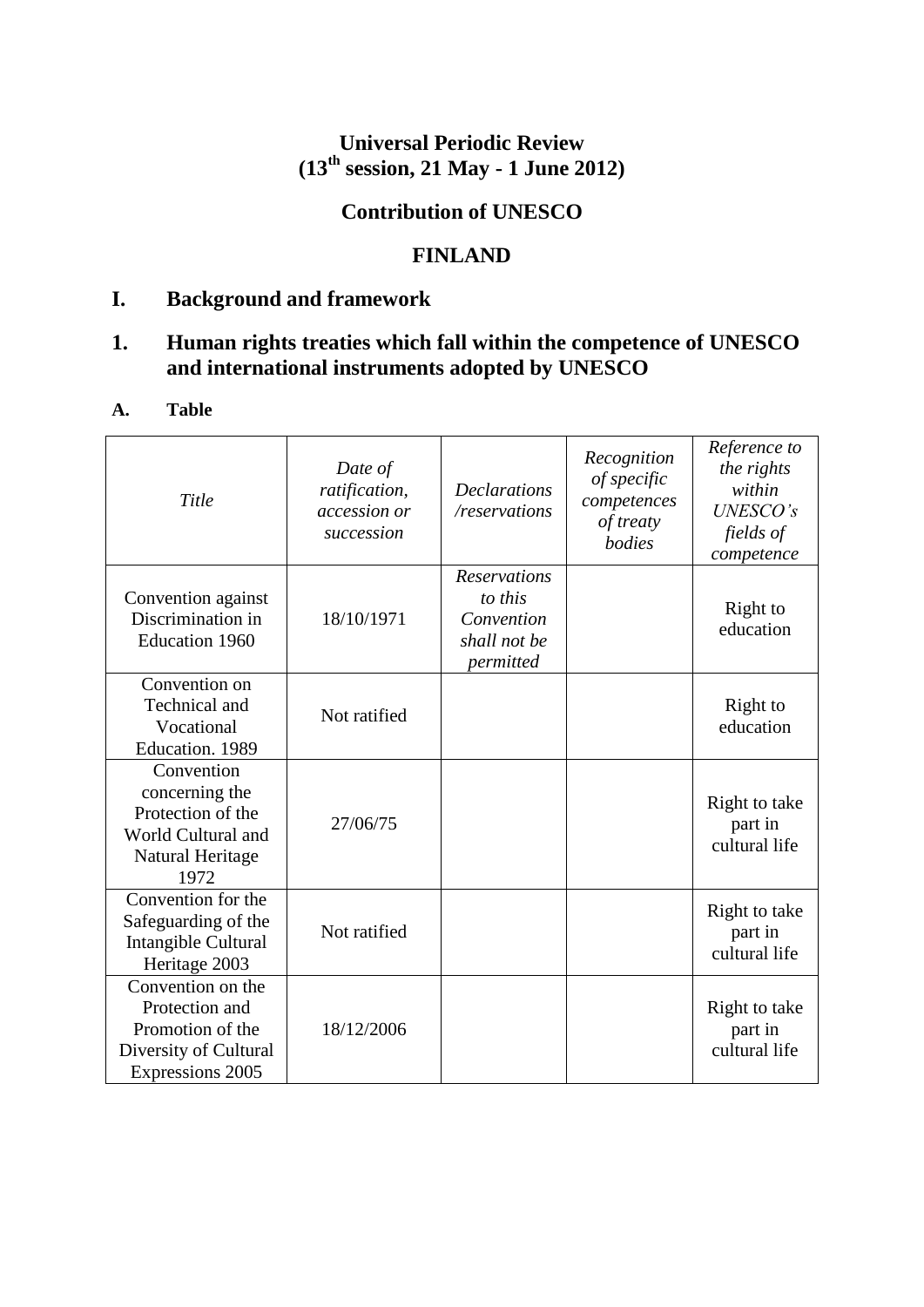# **II. Promotion and protection of human rights on the ground**

## **1. Right to education<sup>1</sup>**

#### **A. Normative Framework**

### **i. Constitutional framework**

1. The right to education is guaranteed by Article 16 of the new Constitution of 2000.

### **ii. Legislative framework**

- 2. In relation with the right to education, the following legal tools can be mentioned:
	- a. Basic education is governed by the *Basic Education Act (628/1998).*
	- b. Secondary education is governed by *General Upper Secondary Schools Act of 1998.*
	- c. Vocational education is governed by *Vocation Education Act 630/1998.*
	- d. The new *Universities Act* came into force in August 2005.
	- e. There is an *Equality Act (L21/2004)* in Finland. The purpose of this Act is to foster and safeguard equality in society. The Act prohibits discrimination on the basis of age, ethnic or national origin, language, religion, beliefs, opinions, health, disability and sexual orientation. The Act applies to education.

## **B. Policy measures**

3. The course of development for the Finnish education system is defined in the *Development Plan for Education and University Research* confirmed by the Government every four years. The currently effective development plan for *2007- 2012* was approved at the end of 2007.

4. On March 2006 the Ministry of Education appointed a steering group to prepare a proposal for a long-term strategy for the development of special needs and inclusion education. The strategy for pre-primary and basic education was published in November 2007. In 2008, the Ministry of Education was preparing the changes in the legislation, and the Finnish National Board of Education was preparing the changes in the Core Curriculum for the pre-primary and basic education.

**.** 

The Development of Education, National Report of Finland, 2008, [http://www.ibe.unesco.org/National\\_Reports/ICE\\_2008/finland\\_NR08.pdf](http://www.ibe.unesco.org/National_Reports/ICE_2008/finland_NR08.pdf)

<sup>1</sup> *Sources:* 

<sup>-</sup> 2000 Constitution [: http://www.om.fi/21910.htm](http://www.om.fi/21910.htm)

Report of Finland submitted for the 4th consultation on the implementation of the UNESCO Recommendation concerning Education for International Understanding, Cooperation and Peace and Education relating to Human Rights and Fundamental Freedom, 2009.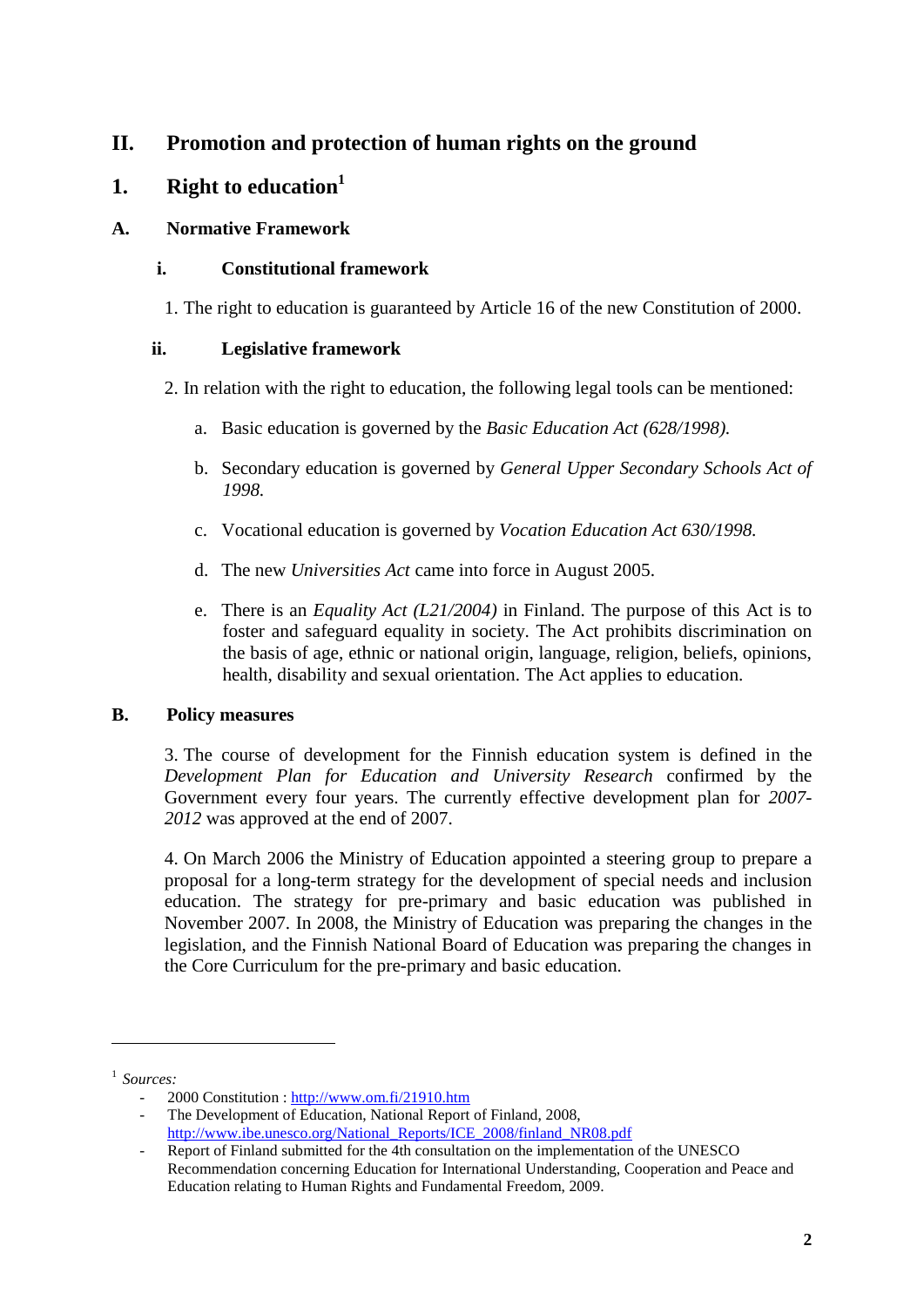5. Finland has no separate programme on education for human rights. From 2005 to 2007, the Ministry of Education carried out a development project under the title "Participating student - co-active school". Overall, 240 teachers from 90 municipalities and all the teacher training schools participated in the programme. The strong points of this education were its processual character, interactivity, use of action-based methods and robustly group-based action. The core curricula for basic education (2004) and upper secondary school (2003) emphasise human rights, equality and tolerance as aims of education. They are integrated into all thematic entities underpinning education. In addition, tolerance and multiculturalism are discussed in connection with different school subjects.

### **C. Cooperation**

6. Finland did not report to UNESCO for the Seventh Consultation of Member States on the measures taken for the implementation of the Convention against Discrimination in Education (covering the period 2000-2005).

7. Finland reported to UNESCO in 2009 within the framework of the Fourth Consultation of Member States on the measures taken for the implementation of the 1974 *UNESCO's Recommendation concerning Education for International Understanding, Co-operation and Peace and Education relating to Human Rights and Fundamental Freedoms* (covering the period 2005-2008).

## **2. Right to take part in cultural life**

#### **A. Normative Framework**

#### **i. Constitutional framework**

8. The Constitution of Finland which entered into force on 1 March 2000 includes "Section 17 - Right to one's language and culture" referring to the provision of cultural needs as follows: "The public authorities shall provide for the cultural and societal needs of the Finnish-speaking and Swedish-speaking populations of the country on an equal basis."<sup>2</sup>

#### **ii. Legislative framework**

9. Legislation for the identification and protection of national heritage includes The Ancient Monuments Act (1963), The Planning and Building Act (2000), The Building Protection Act (1985), The Building Protection Decree (1985), The Church Act (1994), The Nature Conservation Act (1996), and The Forest Act (1996). The Building Protection Act is under revision. There is no specific planning legislation to protect World Heritage sites.

#### **B. Institutional framework**

**.** 

10. The following key organisations in protection and conservation were established: the National Board of Antiquities, the Ministry of Environment, Regional

<sup>&</sup>lt;sup>2</sup> Source: <http://www.finlex.fi/fi/laki/kaannokset/1999/en19990731.pdf>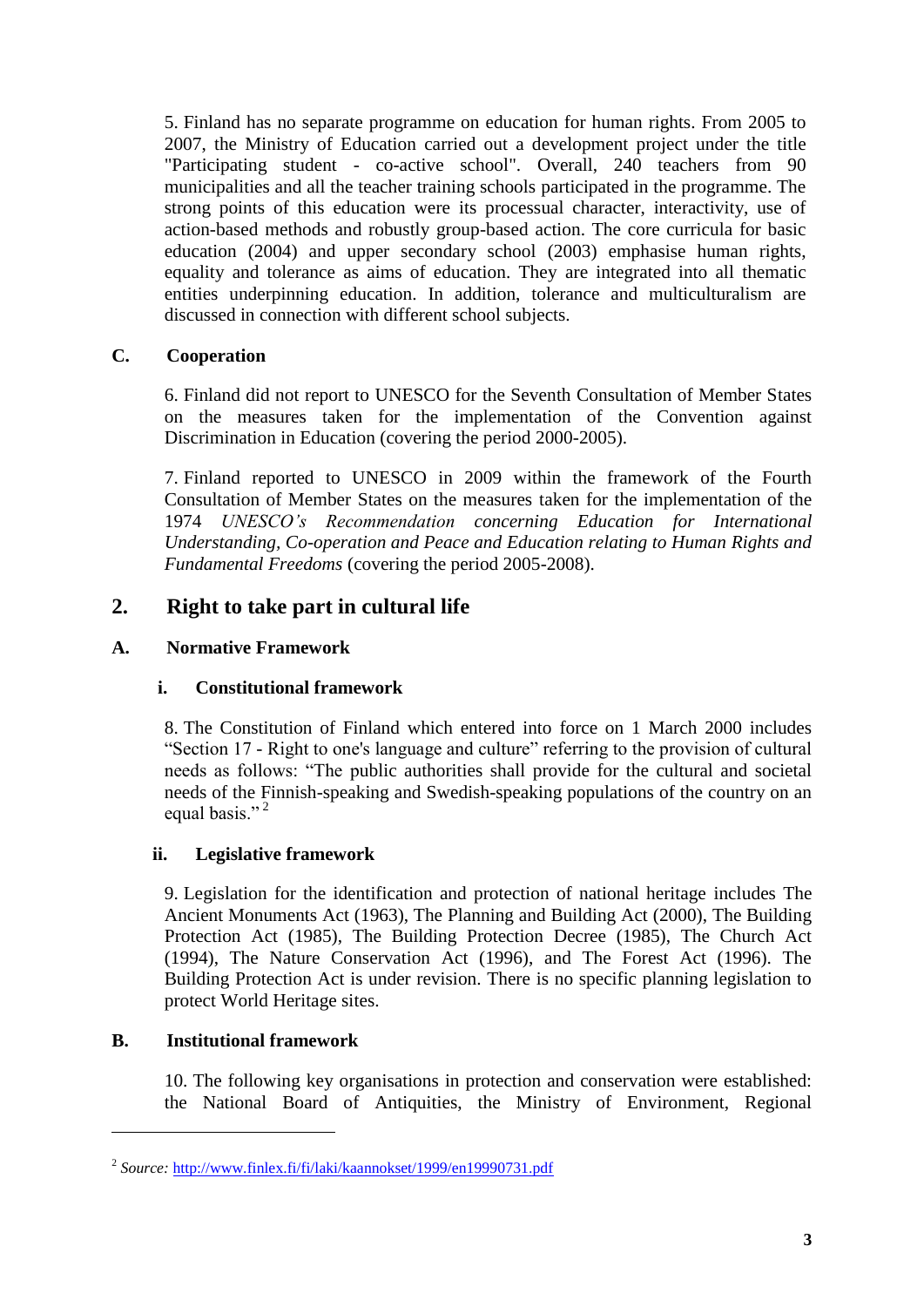Environmental Centres, the Finnish Forest and Park Service and the Finnish Forest Research Institute. Services are provided at national and regional level. The conservation of cultural and natural heritage is institutionally integrated.

11. Concerning the 2005 Convention on the Protection and Promotion of the diversity of Cultural Expressions, Finland has designated a point of contact to be responsible for sharing information on the Convention and promoting it within its territory. In addition to acting as communication channels through which this information can be disseminated to relevant Ministries and public agencies, the point of contact can also respond to queries about the Convention from the general public.

### **C. Policy measures**

12. The main cultural policy document of Finland is the "2020" strategy published by the Ministry of Education and Culture.<sup>3</sup>

### **D. Cooperation**

13. Cooperation with other States Parties of the World Heritage Convention (1972) for the identification, protection, conservation and preservation of World Heritage has been carried out through bi- and multilateral agreements, hosting and/or attending international courses/seminars, financial support, and through the exchange of experts.

14. Finland contributed regularly to the International Fund for Cultural Diversity (US\$405,632) as per the Convention on the Protection and Promotion of the Diversity of Cultural Expressions, thereby demonstrating its support to the principles enshrined in this instrument and contributing to their enforcement.

## **E. Work with civil society**

**.** 

15. The participation of local communities in the planning process is encouraged through the Building and Planning Act. NGOs are members in committees and working groups that prepare the revision of legislation on cultural and natural heritage preservation.

#### **F. Achievements, best practices, challenges and constraints**

16. The National World Heritage Committee, set up in 2002, has improved cooperation between authorities. National legislation on heritage protection is considered adequate to preserve World Heritage sites in Finland as per the standards of the 1972 World Heritage Convention. Finnish experts in cultural and natural heritage actively participate in international projects and campaigns. The hosting of the 25th session of the World Heritage Committee in Helsinki in 2001, as well as education initiatives promoting heritage protection in primary and secondary levels enabled to increase significantly public awareness in Finland.

### **G. Capacity-building and technical assistance provided and/or recommended by UNESCO**

<sup>3</sup> *Source* : *<http://www.culturalpolicies.net/web/finland.php?aid=41>*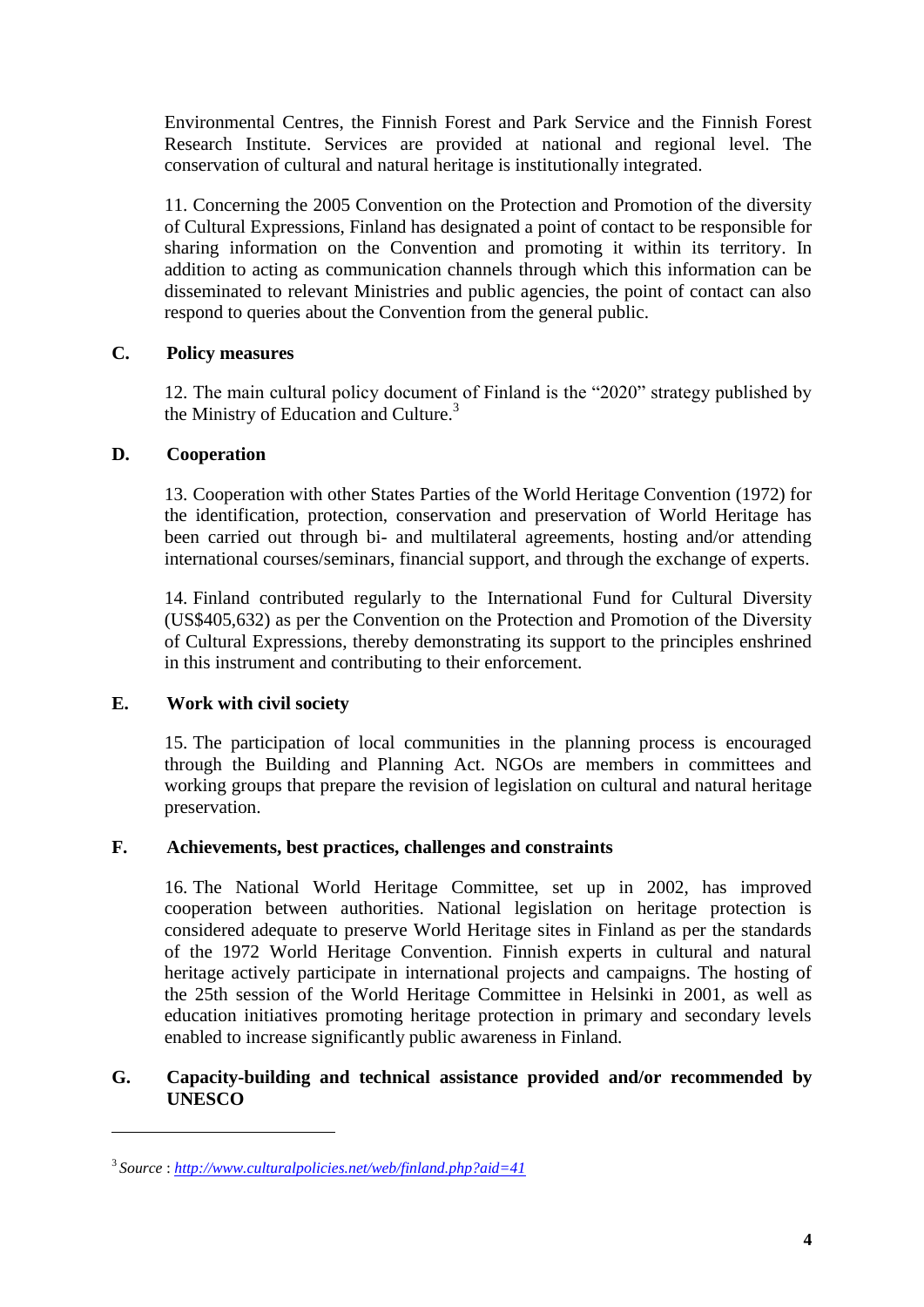17. There seems to be training needs for institutions and individuals concerned with the protection of World Heritage. On the other hand, some Finnish experts in the field of World Heritage conservation and management provide technical assistance and expertise during monitoring missions.

## **3. Freedom of opinion and expression**

#### **A. Achievements, best practices, challenges and constraints**

#### **i. Legislative framework**

18. Finland spends the highest amount of public funding on media support in the world, and has one of the highest global rankings on freedom of expression and press freedom. Its Constitution guarantees freedom of expression and press freedom, and it is also a signatory of major international conventions on the subject.

19. In a new development, events in Norway in summer 2011 have triggered new regulations regarding social media, designed to ensure that hate speech or other controversial material is swiftly deleted.

20. Another point of inconsistency concerns defamation law in Finland which is still part of the criminal code. In Finland, defamation is a crime, according to the Criminal Code, Chapter 24, Section 9, Clause (1), §(1), with a penalty of imprisonment of up to six months or a fine. In instances of complainant offences the public prosecutor has the power to prosecute the offender but only when the complainant makes this request. The fact that defamation is part of the criminal code is not consistent with the international standards.

#### **ii. Media self-regulatory system**

21. The responsibility for supervising media content rests with the mass media itself in Finland. Self-regulation works on the voluntary bases via the cooperation of business actors in the sector. Supervision of self-regulation is carried out by the sector itself based on the various contracts and guidelines of those involved. The authorities only intervene in criminal cases.

22. The Council for Mass Media in Finland was established in 1968 by publishers and journalists in the field of mass communication. The council interprets good professional practice but does not exercise legal jurisdiction. Decisions are based on journalistic guidelines, which cover all journalistic work in the press, television and radio and on the internet, giving equal treatment to each of these media.

23. Following events in Norway, the Finnish Press Council published a new Code of Ethics in 2011, which will be valid as of October 2011. This contains provisions regarding online discussion sites and states that media are obliged to delete anything that may promote violence, discrimination or privacy standards or constitute hate speech. The definition of this content is left up to the media.

## **III. Recommendations**

#### **1. Right to education**